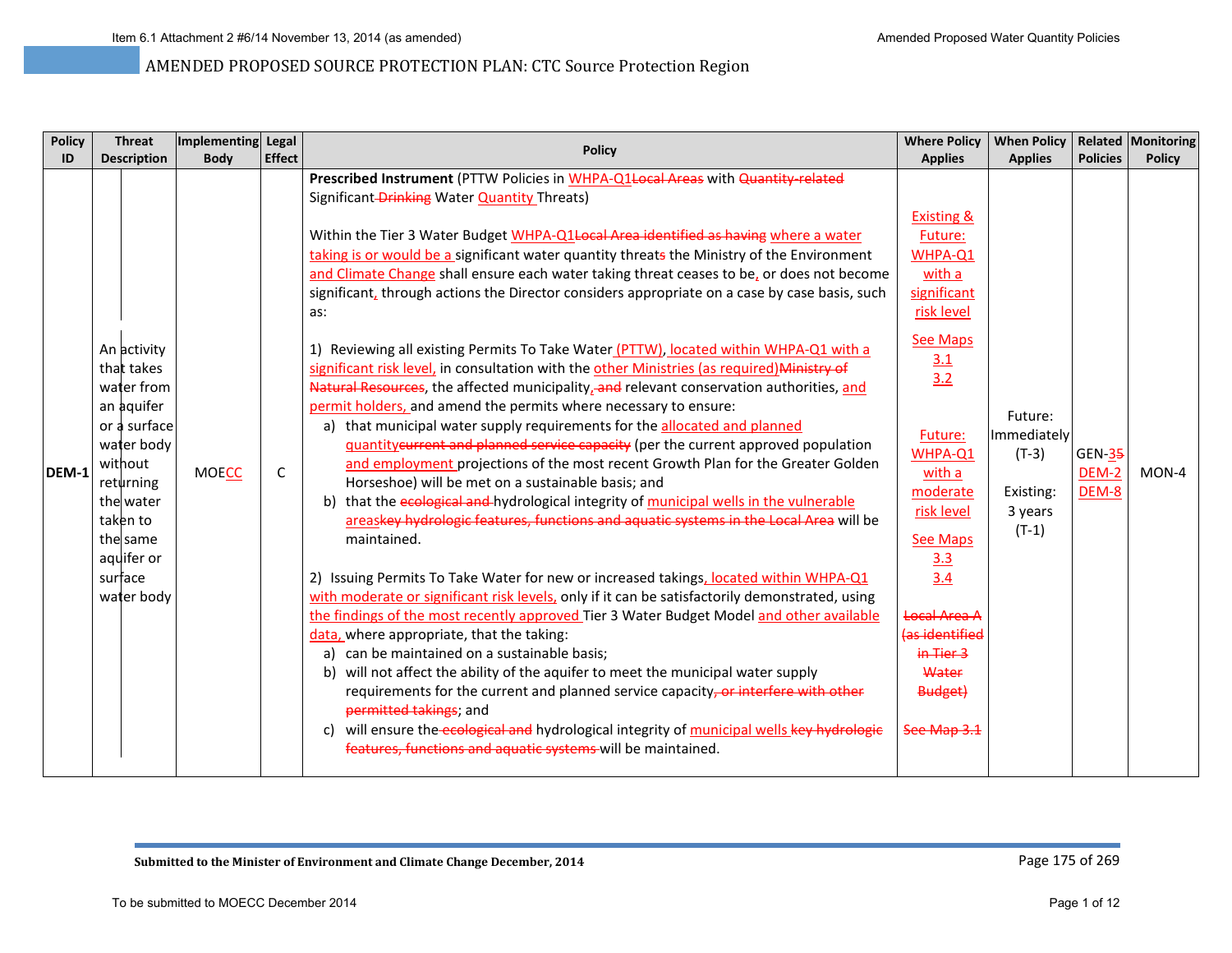| <b>Policy</b> | <b>Threat</b>                                                                                                                                                                           | Implementing Legal                |               | <b>Policy</b>                                                                                                                                                                                                                                                                                                                                                                                                                                                                                                                                                                                                                                                                                                                                                                                                                                                                                                                                                                                                                                                                                                                                                                                                                                                                                                                                                                                                                                                                                                                                                                                                                                                                                                                                                                                                                                                                                                                                                                                                                                                                                                                                                                                                                                                                                                                                                                                                                                                                                                                          | <b>Where Policy</b>                                                                                                                                                                                                                                                                                                                                 | When Policy Related Monitoring                                                                                                                                      |                 |               |
|---------------|-----------------------------------------------------------------------------------------------------------------------------------------------------------------------------------------|-----------------------------------|---------------|----------------------------------------------------------------------------------------------------------------------------------------------------------------------------------------------------------------------------------------------------------------------------------------------------------------------------------------------------------------------------------------------------------------------------------------------------------------------------------------------------------------------------------------------------------------------------------------------------------------------------------------------------------------------------------------------------------------------------------------------------------------------------------------------------------------------------------------------------------------------------------------------------------------------------------------------------------------------------------------------------------------------------------------------------------------------------------------------------------------------------------------------------------------------------------------------------------------------------------------------------------------------------------------------------------------------------------------------------------------------------------------------------------------------------------------------------------------------------------------------------------------------------------------------------------------------------------------------------------------------------------------------------------------------------------------------------------------------------------------------------------------------------------------------------------------------------------------------------------------------------------------------------------------------------------------------------------------------------------------------------------------------------------------------------------------------------------------------------------------------------------------------------------------------------------------------------------------------------------------------------------------------------------------------------------------------------------------------------------------------------------------------------------------------------------------------------------------------------------------------------------------------------------------|-----------------------------------------------------------------------------------------------------------------------------------------------------------------------------------------------------------------------------------------------------------------------------------------------------------------------------------------------------|---------------------------------------------------------------------------------------------------------------------------------------------------------------------|-----------------|---------------|
| ID            | <b>Description</b>                                                                                                                                                                      | <b>Body</b>                       | <b>Effect</b> |                                                                                                                                                                                                                                                                                                                                                                                                                                                                                                                                                                                                                                                                                                                                                                                                                                                                                                                                                                                                                                                                                                                                                                                                                                                                                                                                                                                                                                                                                                                                                                                                                                                                                                                                                                                                                                                                                                                                                                                                                                                                                                                                                                                                                                                                                                                                                                                                                                                                                                                                        | <b>Applies</b>                                                                                                                                                                                                                                                                                                                                      | <b>Applies</b>                                                                                                                                                      | <b>Policies</b> | <b>Policy</b> |
| DEM-2         | An activity<br>that takes<br>water from<br>an aquifer<br>or a surface<br>water body<br>without<br>returning<br>the water<br>taken to<br>the same<br>aquifer or<br>surface<br>water body | Planning<br>Approval<br>Authority | A             | Land Use Planning (Planning Policies in Local AreasWHPA-Q1 with Quantity-related<br>Significant-Drinking Water Quantity Threats)<br>Within the Orangeville, Mono and Amaranth Tier 3 Water Budget WHPA-Q1 Local Area<br>where a water taking is or may be aidentified as having significant water quantity threats the<br>relevant Planning Approval Authority shall ensure water taking does not become a<br>significant drinking water threat by:<br>1) Only permitting new development if the new development does not require a new or<br>amended PTTW;or site alteration that requires new or increased water takings beyond the<br>planned future service capacity if the following applies:<br>a) the development or site alteration is minor as determined per the Planning Approval<br>Authority, including not requiring a new/amended PTTW; or<br>b) it can be satisfactorily demonstrated that the increase in demand can be<br>accommodated on a sustainable basis: and<br>e)a) the ecological and hydrological integrity of key hydrologic features, functions and<br>aquatic systems will be maintained and will not become a significant drinking water threat.<br>2) Only providing final approval for new development that requires a new or amended<br>PTTW once the Ministry of the Environment and Climate Change has determined that the<br>proposed taking will not become a significant water quantity threat; In relation to clause 1 b)<br>above, where it is deemed necessary to require demonstration that an increase in water<br>demand associated with a planning application can be accommodated on a sustainable<br>basis, require submission of a satisfactory detailed assessment, using the Orangeville,<br>Amaranth and Mono Tier 3 Water Budget Model where appropriate, to ensure that:<br>a) the increased taking will not adversely impact the aquifer's ability to meet the municipal<br>water supply requirements for current and planned service capacity, or for other<br>permitted takings; and<br>b) the ecological and hydrological integrity of key hydrologic features, functions and<br>aquatic systems will be maintained.<br>3) Only approving settlement area expansions within WHPA-Q1-as part of a municipal<br>comprehensive review where the applicable provincial planning criteria have been met and<br>the following has been demonstrated:<br>a) the aquifer has sufficient capacity to sustainably provide municipal water services to the<br>expanded settlement area; | Existing &<br>Future:<br>WHPA-Q1<br>with a<br>significant<br>risk level<br><b>See Maps</b><br>3.1<br>3.2<br>Future:<br>WHPA-Q1<br>with a<br>moderate<br>risk level<br><b>See Maps</b><br>3.3<br>3.4<br><b>Local Area A</b><br>(as identified<br>in Tier 3<br>Water Budget<br>$f_{\Theta f}$<br>Orangeville,<br>Amaranth<br>and Mono)<br>See Map 3.1 | Future:<br>Immediately<br>$(T-9)$<br>Amend OPs<br>and ZBLs for<br>conformity<br>within<br>5 years and<br><b>ZBLs within</b><br>3 years of<br>OP approval<br>$(T-8)$ | A/A<br>DEM-1    | $MON-1$       |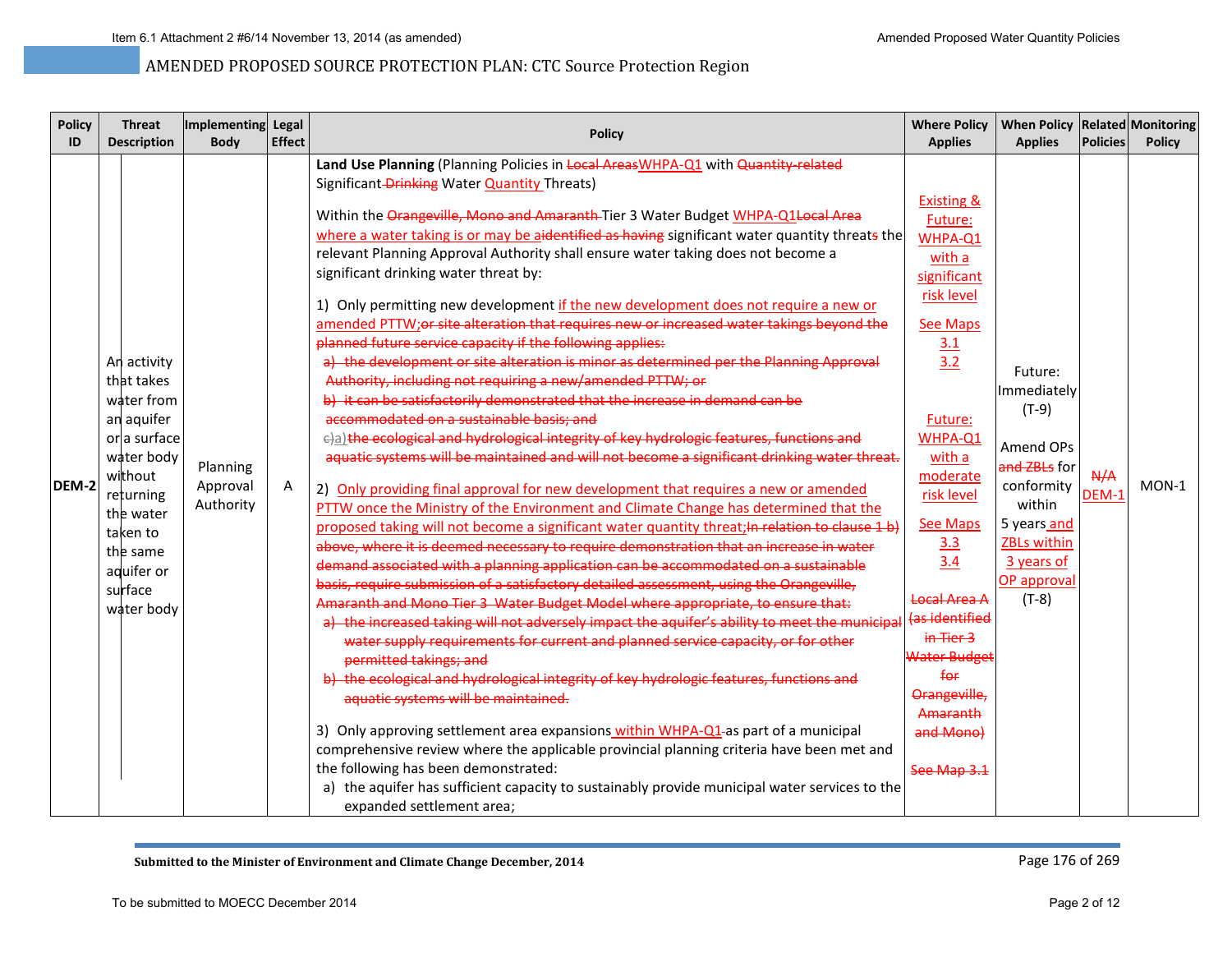| <b>Policy</b><br>ID | <b>Threat</b><br><b>Description</b> | Implementing Legal<br><b>Body</b> | Effect | Policy                                                                                                                                                                                                                                                                                                                                                                                                                                                                                   | Where Policy   When Policy   Related   Monitoring  <br><b>Applies</b> | <b>Applies</b> | <b>Policies</b> | <b>Policy</b> |
|---------------------|-------------------------------------|-----------------------------------|--------|------------------------------------------------------------------------------------------------------------------------------------------------------------------------------------------------------------------------------------------------------------------------------------------------------------------------------------------------------------------------------------------------------------------------------------------------------------------------------------------|-----------------------------------------------------------------------|----------------|-----------------|---------------|
|                     |                                     |                                   |        | b) the expansion will not adversely impact the aquifers ability to meet the municipal water<br>supply requirements for current and planned service capacity, for other permitted<br>takings, or for wastewater receiving bodies; and<br>c) the ecological and hydrological integrity of municipal wells key hydrologic features,<br>functions and aquatic systems will be maintained. such that there will no longer be or<br>there does not become a significant drinking water threat. |                                                                       |                |                 |               |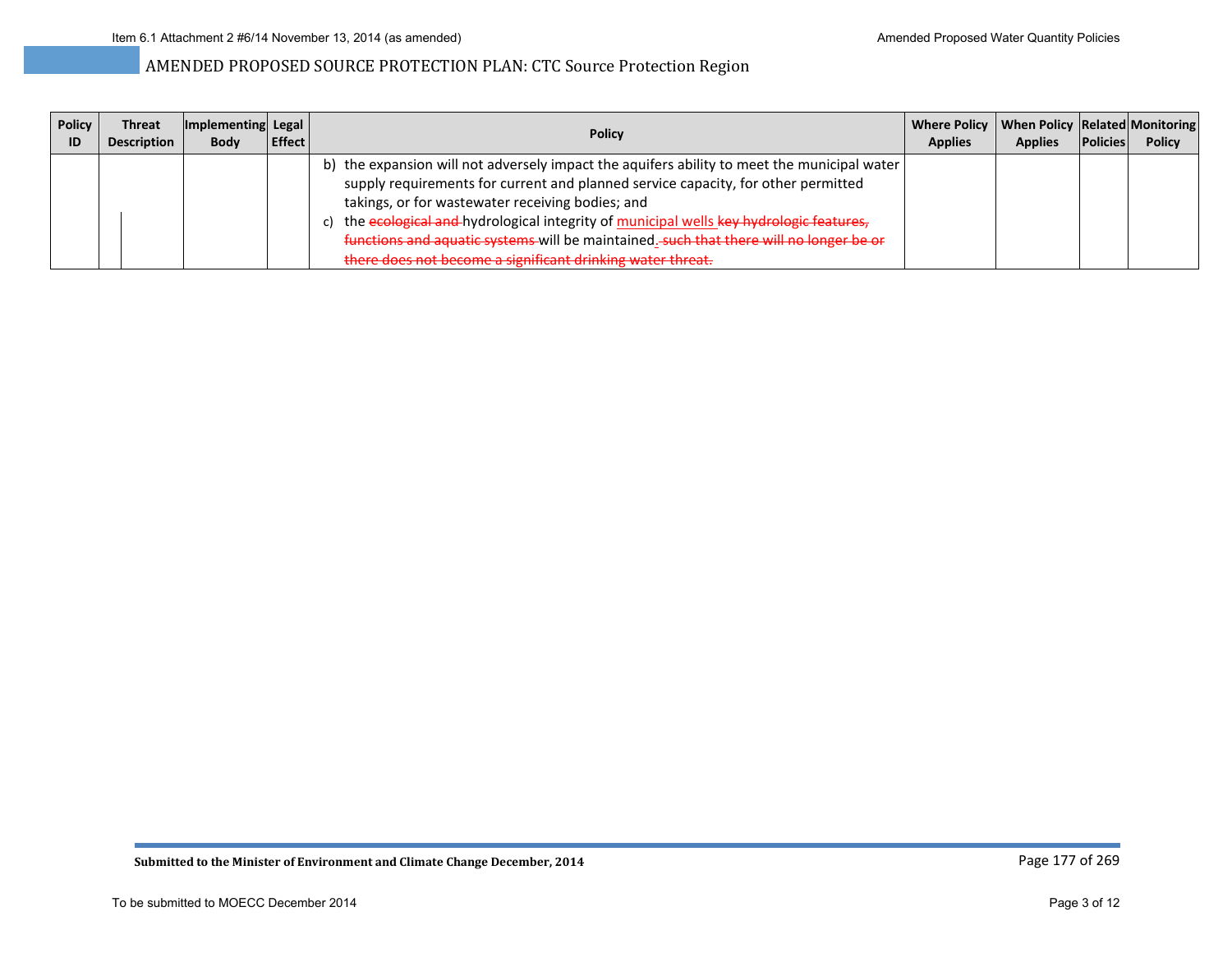| <b>Policy</b> | <b>Threat</b>                                                                                                                                                                        | Implementing Legal                 |               | <b>Policy</b>                                                                                                                                                                                                                                                                                                                                                                                                                                                                                                                                                                                                                                                                                                                                                                                                                                                                                                                                                                                                                                                                                                                                                                                                                                                                                                                                                                                                                                                                                                                                                                                                                                                                      | <b>Where Policy</b>                                                                                                                                                                                                                                                                                                                      | When Policy   Related   Monitoring                                            |                 |               |
|---------------|--------------------------------------------------------------------------------------------------------------------------------------------------------------------------------------|------------------------------------|---------------|------------------------------------------------------------------------------------------------------------------------------------------------------------------------------------------------------------------------------------------------------------------------------------------------------------------------------------------------------------------------------------------------------------------------------------------------------------------------------------------------------------------------------------------------------------------------------------------------------------------------------------------------------------------------------------------------------------------------------------------------------------------------------------------------------------------------------------------------------------------------------------------------------------------------------------------------------------------------------------------------------------------------------------------------------------------------------------------------------------------------------------------------------------------------------------------------------------------------------------------------------------------------------------------------------------------------------------------------------------------------------------------------------------------------------------------------------------------------------------------------------------------------------------------------------------------------------------------------------------------------------------------------------------------------------------|------------------------------------------------------------------------------------------------------------------------------------------------------------------------------------------------------------------------------------------------------------------------------------------------------------------------------------------|-------------------------------------------------------------------------------|-----------------|---------------|
| ID            | <b>Description</b>                                                                                                                                                                   | <b>Body</b>                        | <b>Effect</b> |                                                                                                                                                                                                                                                                                                                                                                                                                                                                                                                                                                                                                                                                                                                                                                                                                                                                                                                                                                                                                                                                                                                                                                                                                                                                                                                                                                                                                                                                                                                                                                                                                                                                                    | <b>Applies</b>                                                                                                                                                                                                                                                                                                                           | <b>Applies</b>                                                                | <b>Policies</b> | <b>Policy</b> |
| <b>IDEM-3</b> | An activity<br>that takes<br>water from<br>an aquifer or<br>a surface<br>water body<br>without<br>returning<br>the water<br>taken to the<br>same aquifer<br>or surface<br>water body | <b>MMAH</b><br>HOH<br><b>MOECC</b> | К             | Specify Action (Growth Management/Planning Ministries to Review Growth in WHPA-<br>Q1Local Areas with Quantity-related-Significant-Drinking Water Quantity Threats)<br>Within a Tier 3 Water Budget vulnerable areas Local Area identified as having significant<br>water quantity threats the Provincial Ministries specified below shouldshall undertake the<br>following to ensure the provision and distribution of water supply for municipal population<br>and employment growth forecasts does not create a new or increase an existing significant<br>water quantity threat: municipal population growth forecasts and distributions are<br>sustainable based on available water systems:<br>1) The Ministry of Municipal Affairs and Housing in consultation with the Ministry of the<br>Environment and Climate Change and any affected municipalities shouldshall use the Tier 3<br>Wwater Bbudget information and other data available, to ensure that municipal Official<br>Plan growth forecasts and distributions, in consultation with the Ministry of Environment<br>and relevant municipalities will not result in creating or worseningbecome a significant<br>drinking water quantity threat, given water quantity constraints identified in Tier 3 Water<br>Budget model areas; and<br>2) The Ministry of Municipal Affairs and Housing Infrastructure shall should take into<br>consideration water quantity constraints identified through Tier 3 water budgets, and other<br>data available, during its review of the population forecasts contained in the Growth Plan<br>for the Greater Golden Horseshoe, in consultation with relevant municipalities. | <b>Existing &amp;</b><br>Future:<br>WHPA-Q1<br>with a<br>significant<br>risk level<br><b>See Maps</b><br>$\frac{3.1}{3.2}$<br>Future:<br>WHPA-Q1<br>with a<br>moderate<br>risk level<br>See Maps<br>3.3<br>3.4<br>Local Area A<br>(as identified<br>in Tier 3<br>Water Budge<br>f <sub>or</sub><br>Orangeville,<br>Amaranth<br>and Mono) | <b>Existing &amp;</b><br>Future:<br>Consider<br>within<br>2 years<br>$(T-15)$ | DEM-8<br>N/A    | $MON-4$       |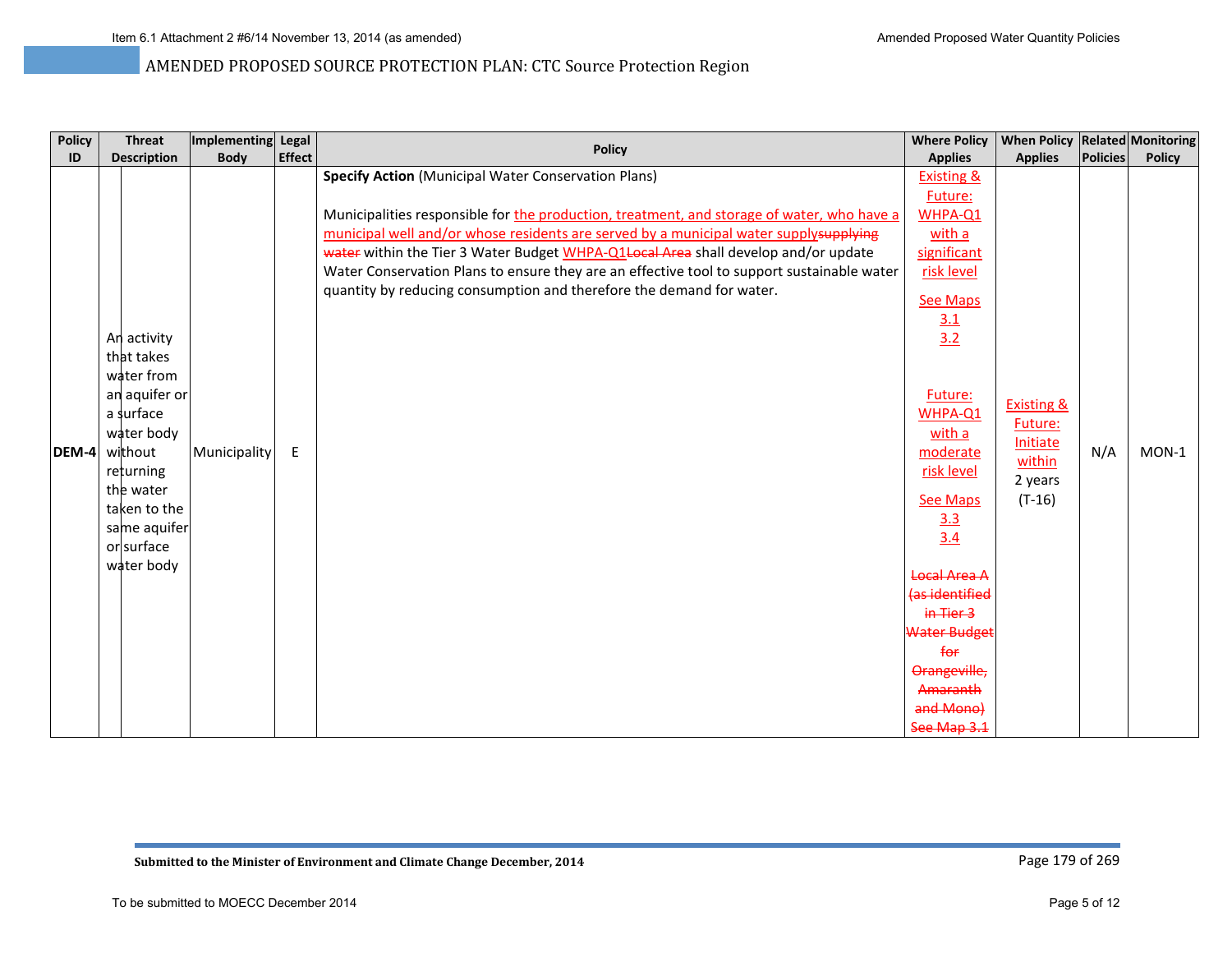| <b>Policy</b> | <b>Threat</b>                                                                                                                                                                              | Implementing Legal |                          | <b>Policy</b>                                                                                                                                                                                                                                                                                                                                                                                                                                                                                                                                                                                                                                                                                                                                                                                                                                                                                                                                                                                                                                                                                                                          | <b>Where Policy</b>                                                                                                                                                                                       | When Policy   Related   Monitoring                                                    |                 |               |
|---------------|--------------------------------------------------------------------------------------------------------------------------------------------------------------------------------------------|--------------------|--------------------------|----------------------------------------------------------------------------------------------------------------------------------------------------------------------------------------------------------------------------------------------------------------------------------------------------------------------------------------------------------------------------------------------------------------------------------------------------------------------------------------------------------------------------------------------------------------------------------------------------------------------------------------------------------------------------------------------------------------------------------------------------------------------------------------------------------------------------------------------------------------------------------------------------------------------------------------------------------------------------------------------------------------------------------------------------------------------------------------------------------------------------------------|-----------------------------------------------------------------------------------------------------------------------------------------------------------------------------------------------------------|---------------------------------------------------------------------------------------|-----------------|---------------|
| ID            | <b>Description</b>                                                                                                                                                                         | <b>Body</b>        | <b>Effect</b>            |                                                                                                                                                                                                                                                                                                                                                                                                                                                                                                                                                                                                                                                                                                                                                                                                                                                                                                                                                                                                                                                                                                                                        | <b>Applies</b>                                                                                                                                                                                            | <b>Applies</b>                                                                        | <b>Policies</b> | <b>Policy</b> |
| DEM-5         | An activity<br>lthat takes<br>water from<br>an aquifer or<br>a surface<br>water body<br>without<br>returning<br>lthe water<br>taken to the<br>same<br>aquifer or<br>Isurface<br>water body | Municipality       | E                        | <b>Education and Outreach</b><br>Municipalities responsible for the production, treatment and storage of water and/or<br>jurisdictional landssupplying water within a Tier 3 Water Budget WHPA-Q1 Local Area<br>identified as having significant water quantity threats shall undertake the following<br>education and outreach initiatives to help ensure water supplies are protected and increase<br>the effectiveness of water conservation efforts in their jurisdictions to reduce consumption<br>and therefore demand by:<br>1) Develop and ilmplementing education and outreach programs to ensure that property<br>owners and businesses are aware of understand:<br>their role in protecting water supplies and conserving water;<br>a)<br>actions that can be taken to protect water supplies and use less water; and<br>b)<br>financial incentive programs and projects that may be eligible for funding under future<br>C)<br>funding of the Ontario Drinking Water Stewardship Program; or<br>2) Reviewing any similar programs that may already exist and update them where<br>necessary to ensure their effectiveness. | <b>Existing &amp;</b><br>Future:<br>WHPA-Q1<br>with a<br>significant<br>risk level<br><b>See Maps</b><br>3.1<br>3.2<br>Local Area A<br>las identified<br><del>in Tier 3</del><br>Water<br><b>Budget</b> ) | <b>Existing &amp;</b><br>Future:<br><b>Implement</b><br>within<br>2 years<br>$(T-10)$ | GEN-<br>86      | $MON-1$       |
|               |                                                                                                                                                                                            | <b>MOECC</b>       | $\underline{\mathsf{K}}$ | The Ministry of the Environment and Climate Change should provide municipalities with a<br>3)<br>list of appropriate education and outreach materials that provide information and guide<br>actions that can be taken to reduce the usage of drinking water for delivery by the<br>municipality.                                                                                                                                                                                                                                                                                                                                                                                                                                                                                                                                                                                                                                                                                                                                                                                                                                       | See Map 3.1                                                                                                                                                                                               |                                                                                       |                 | MON-4         |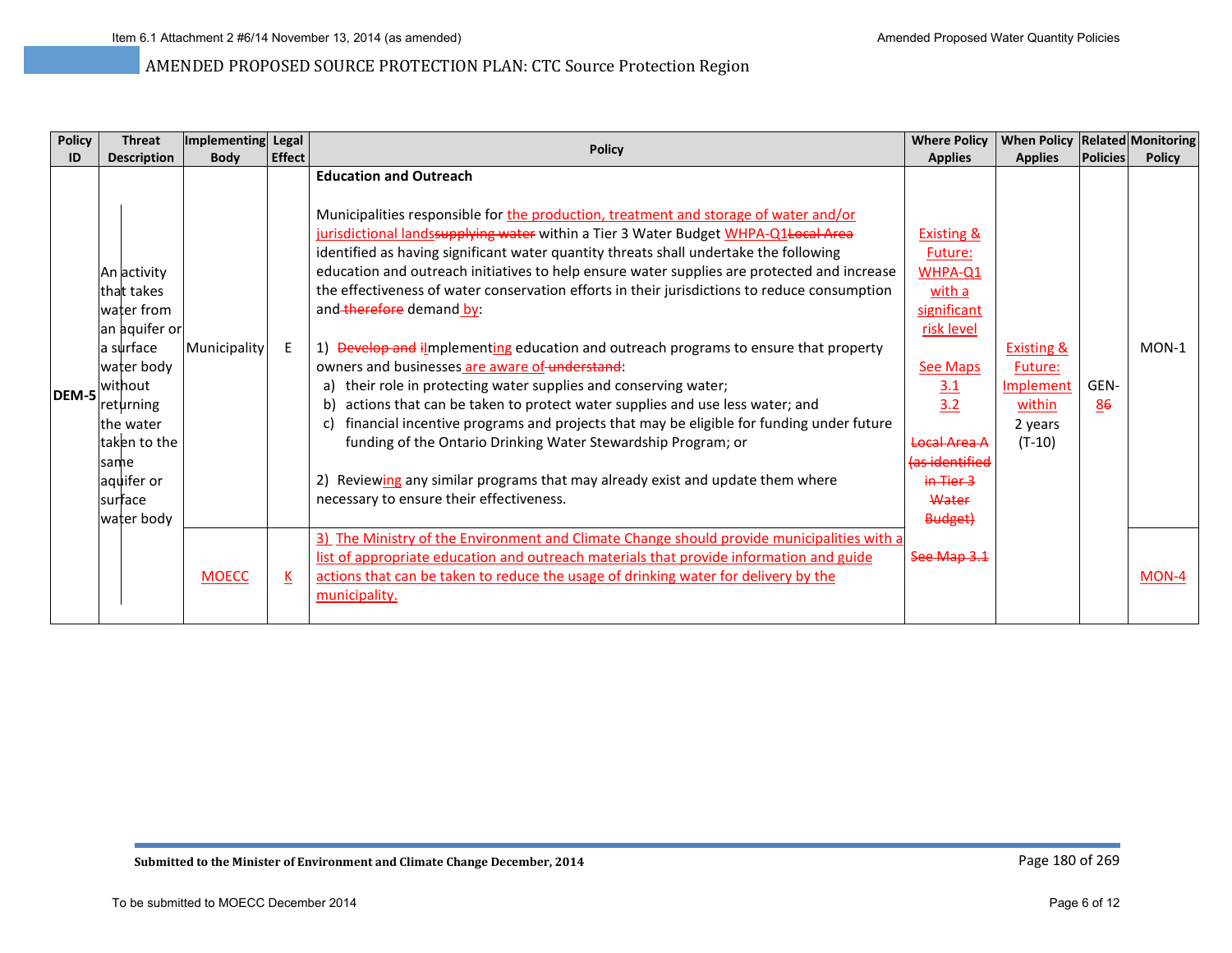| <b>Policy</b> | <b>Threat</b>                                                                                                                                                                           | Implementing Legal |               | <b>Policy</b>                                                                                                                                                                                                                                                                                                                                                                                                                                                                                                                                                                                                                                                                                                                                                                                                                                                                                                               | <b>Where Policy</b>                                                                                                                                                                                                    | When Policy Related Monitoring |                     |               |
|---------------|-----------------------------------------------------------------------------------------------------------------------------------------------------------------------------------------|--------------------|---------------|-----------------------------------------------------------------------------------------------------------------------------------------------------------------------------------------------------------------------------------------------------------------------------------------------------------------------------------------------------------------------------------------------------------------------------------------------------------------------------------------------------------------------------------------------------------------------------------------------------------------------------------------------------------------------------------------------------------------------------------------------------------------------------------------------------------------------------------------------------------------------------------------------------------------------------|------------------------------------------------------------------------------------------------------------------------------------------------------------------------------------------------------------------------|--------------------------------|---------------------|---------------|
| ID            | <b>Description</b>                                                                                                                                                                      | <b>Body</b>        | <b>Effect</b> |                                                                                                                                                                                                                                                                                                                                                                                                                                                                                                                                                                                                                                                                                                                                                                                                                                                                                                                             | <b>Applies</b>                                                                                                                                                                                                         | <b>Applies</b>                 | <b>Policies</b>     | <b>Policy</b> |
| DEM-6         | An activity<br>that takes<br>water from<br>an aquifer<br>or a surface<br>water body<br>without<br>returning<br>the water<br>taken to<br>the same<br>aquifer or<br>surface<br>water body | Municipality       | E             | <b>Specify Action (Joint Municipal Water Management)</b><br>The Dufferin County municipalities that share a water source within a Tier 3 Water Budget<br>WHPA-Q1+ocal Area identified as having significant water quantity threats shall develop a<br>Joint Municipal Water Supply Management model, and implement within 3 years of<br>approval of the Source Protection Plan. This management model shall facilitate the planning<br>and management of water supply sources to ensure sustainability of a long term water<br>supply in each municipality and ensure that water quality and quantity is maintained or<br>improved such that activities cease to be, or do not become, significant drinking water<br>threats in the WHPA-Q1Local Area A. The municipalities shall report to MOECC and MMAH,<br>on the options and proposed management model within 1 year of the approval of the<br>Source Protection Plan. | WHPA-Q1<br>with a<br>significant<br>risk level<br>Local Area A<br>(as identified<br>in Tier 3<br>Water Budge<br>f <sub>or</sub><br>(Orangeville,<br>Amaranth,<br>East<br>Garafraxa<br>and Mono)<br>See Map 3.1         | See Policy                     | A/A<br>DEM-7        | $MON-1$       |
| <b>DEM-7</b>  | An activity<br>that takes<br>water from<br>an aquifer<br>or a surface<br>water body<br>without<br>returning<br>the water<br>taken to<br>the same<br>aquifer or<br>surface<br>water body | <b>MOECC</b>       | К             | Specify Action (Province to Support Joint Municipal Water Management System or<br>Authority)<br>The Ministry of the Environment and Climate Change, in collaboration with the Ministry of<br>Municipal Affairs and Housing and other affected provincial ministries and-other agencies, as<br>required, should initiate meetings with the <b>Dufferin County</b> municipalities that share a water<br>source within a Tier 3 WHPA-Q1are wholly or partially within the Orangeville, Mono and<br>Amaranth Tier 3 Local Area identified as having significant water quality and quantity<br>threats, to support the municipalities in developing mutually beneficial solutions to address<br>water quantity and quality constraints within 1 year of approval of the Source Protection<br>Plan, to support the municipalities. And further, the MOECC should provide technical<br>support to the municipalities.              | WHPA-Q1<br>with a<br>significant<br>risk level<br><b>Local Area A</b><br>las identified<br>in Tier 3<br>Water Budget<br>f <sub>or</sub><br>(Orangeville,<br>Amaranth,<br>East<br>Garafraxa<br>and Mono)<br>See Map 3.1 | See Policy                     | A/A<br><b>DEM-6</b> | MON-4         |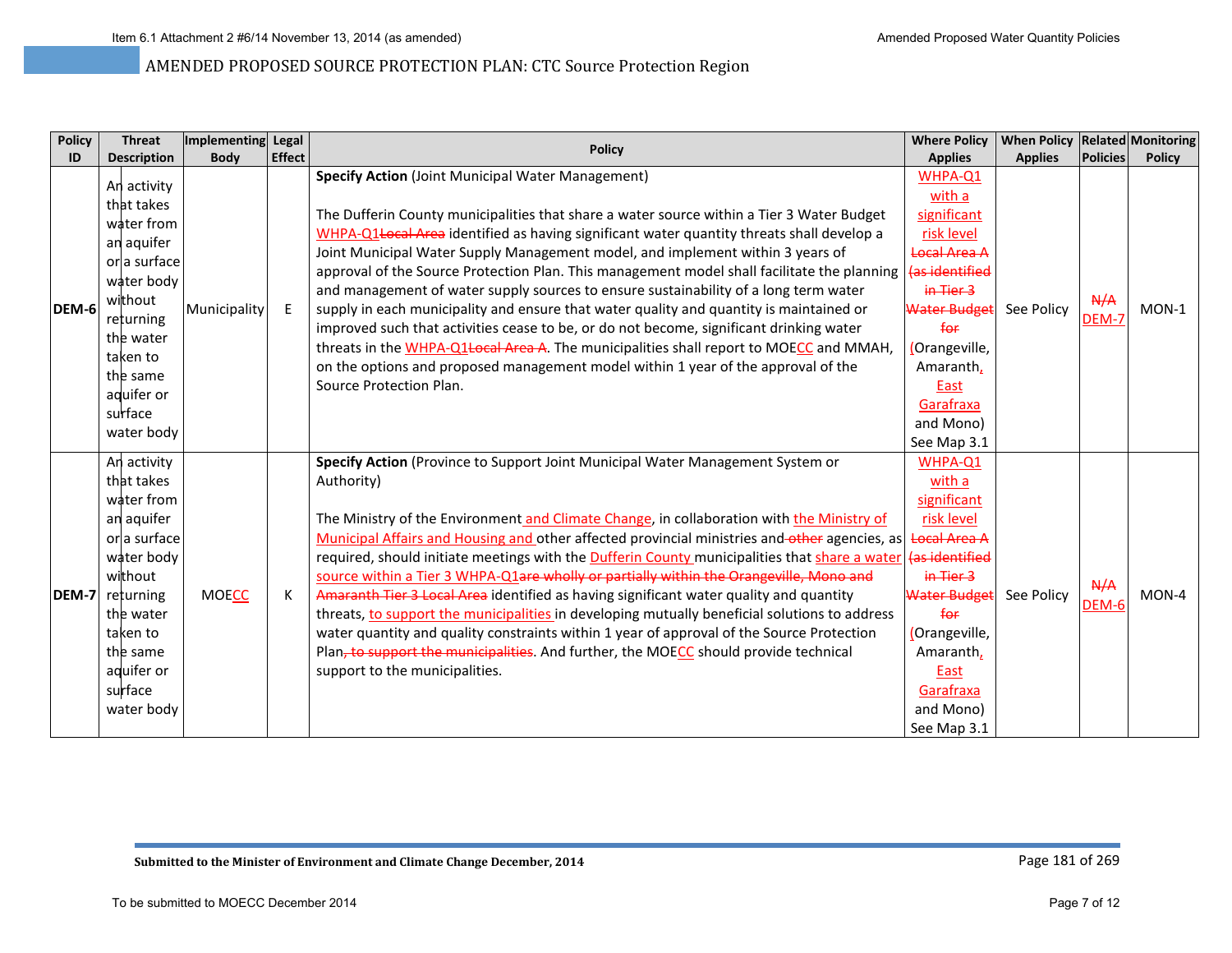| <b>Policy</b> | <b>Threat</b>                                                                                                                                                                           | Implementing Legal |               | <b>Policy</b>                                                                                                                                                                                                                                                                                                                                                                                                                                                                                                                                                                                                                                                                                                                                                                                                                                                                                                                                                                                                                                                                                                                                                                                                                                                                                                                                                                                                                                                                                                                                                                                                                                                                                                                                                                                                                             | <b>Where Policy</b>                                                                                                                                                                                   | When Policy   Related   Monitoring                                            |                       |               |
|---------------|-----------------------------------------------------------------------------------------------------------------------------------------------------------------------------------------|--------------------|---------------|-------------------------------------------------------------------------------------------------------------------------------------------------------------------------------------------------------------------------------------------------------------------------------------------------------------------------------------------------------------------------------------------------------------------------------------------------------------------------------------------------------------------------------------------------------------------------------------------------------------------------------------------------------------------------------------------------------------------------------------------------------------------------------------------------------------------------------------------------------------------------------------------------------------------------------------------------------------------------------------------------------------------------------------------------------------------------------------------------------------------------------------------------------------------------------------------------------------------------------------------------------------------------------------------------------------------------------------------------------------------------------------------------------------------------------------------------------------------------------------------------------------------------------------------------------------------------------------------------------------------------------------------------------------------------------------------------------------------------------------------------------------------------------------------------------------------------------------------|-------------------------------------------------------------------------------------------------------------------------------------------------------------------------------------------------------|-------------------------------------------------------------------------------|-----------------------|---------------|
| ID            | <b>Description</b>                                                                                                                                                                      | <b>Body</b>        | <b>Effect</b> |                                                                                                                                                                                                                                                                                                                                                                                                                                                                                                                                                                                                                                                                                                                                                                                                                                                                                                                                                                                                                                                                                                                                                                                                                                                                                                                                                                                                                                                                                                                                                                                                                                                                                                                                                                                                                                           | <b>Applies</b>                                                                                                                                                                                        | <b>Applies</b>                                                                | <b>Policies</b>       | <b>Policy</b> |
| DEM-8         | An activity<br>that takes<br>water from<br>an aquifer<br>or a surface<br>water body<br>without<br>returning<br>the water<br>taken to<br>the same<br>aquifer or<br>surface<br>water body | <b>MOECC</b>       |               | Specify Action (MOECC to Adopt and Fund Maintenance of the Tier 3 Water Budget Model)<br>The Ministry of the Environment and Climate Change should adopt and fund a Tier 3 Water<br>Budget Model in a WHPA-Q1for each Local Area identified as having a moderate or<br>significant risk levelsignificant water quantity threats and undertake the following to ensure<br>it is maintained as the primary model to review existing and future PTTWs, to allow<br>municipalities and other Provincial Ministries (i.e., Ministry of Municipal Affairs and Housing<br>and Ministry of Infrastructure) to evaluate growth projections and distributions, and to<br>facilitate the review of planning applications by municipalities where necessary to ensure<br>that these activities cease to be, or do not become significant drinking water threats:<br>1) Through the Permit To Take Water program, require municipal takers in WHPA-Q1+06aH<br>Areas identified as having significant water quantity threats to monitor water quantity and<br>supply data on a regular basis to assist in the upkeep of the model to determine any increase<br>or reduction in significant water quantity threats;<br>2) UseRun the model withusing the most up to date data as an analysis and decision making<br>tool, to analyze its predictions for water quantity issues and make necessary refinements to<br>the model on an ongoing basis; and<br>3) When necessary, cContribute to funding for new continuous flow gauging stations in key<br>surface water features and enhance conservation authorities existing Hydrometric Network<br>in the WHPA-Q1 Local Area to monitor long term trends in surface water quantity, study<br>impacts of urbanization and climate change on aquifer recharge, and facilitate calibration of<br>the model. | WHPA-Q1<br>with a<br>moderate or<br>significant<br>risk level<br>See Maps<br>$\frac{3.1}{3.2}$<br>$\frac{3.3}{3.4}$<br>Local Area A<br>as identified)<br>in Tier 3<br>Water<br>Budget)<br>See Map 3.1 | <b>Existing &amp;</b><br>Future:<br>Consider<br>within<br>2 years<br>$(T-15)$ | DEM-1<br>DEM-3<br>A/A | $MON-4$       |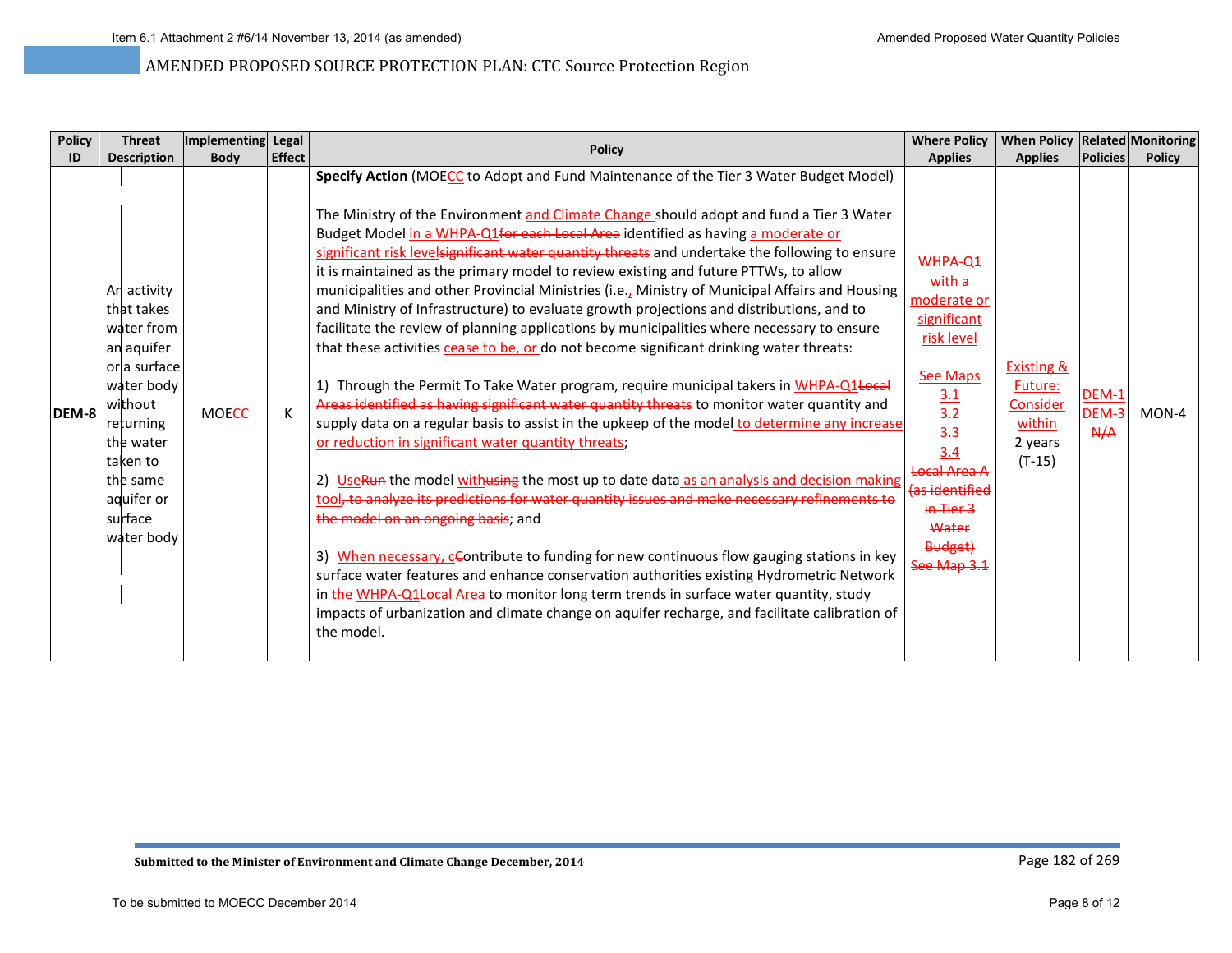| Policy ID     | <b>Threat</b>                                                                                                                                                                                    | Implementing Legal |               | <b>Policy</b>                                                                                                                                                                                                                                                                                                                                                                                                                                                                                                          | <b>Where Policy</b>                                                                                                                                                      | When Policy Related Monitoring                              |                 |               |
|---------------|--------------------------------------------------------------------------------------------------------------------------------------------------------------------------------------------------|--------------------|---------------|------------------------------------------------------------------------------------------------------------------------------------------------------------------------------------------------------------------------------------------------------------------------------------------------------------------------------------------------------------------------------------------------------------------------------------------------------------------------------------------------------------------------|--------------------------------------------------------------------------------------------------------------------------------------------------------------------------|-------------------------------------------------------------|-----------------|---------------|
|               | <b>Description</b>                                                                                                                                                                               | <b>Body</b>        | <b>Effect</b> |                                                                                                                                                                                                                                                                                                                                                                                                                                                                                                                        | <b>Applies</b>                                                                                                                                                           | <b>Applies</b>                                              | <b>Policies</b> | <b>Policy</b> |
| DEM-9         | An activity<br>that takes<br>water<br>from an<br>aquifer or<br>a surface<br>water<br>body<br>without<br>returning<br>the water<br>taken to<br>the same<br>aquifer or<br>surface<br>water<br>body | Municipality       | E             | <b>Specify Action</b> (Identifying Additional Water Supplies)<br>Municipalities located within a Tier 3 Water Budget WHPA-Q1 with a significant risk<br>levelLocal Area identified as having significant water quantity threats are encouraged to<br>identify additional water sources outside of the WHPA-Q1-Local Area to reduce demand<br>from well systems which have been identified with significant water quantity stress and to<br>report to the Source Protection Authority within 3 years on their progress. | WHPA-Q1<br>with a<br>significant<br>risk level<br><b>See Maps</b><br>3.1<br>3.2<br><b>Local Area A</b><br>(as identified<br>in Tier 3<br>Water<br>Budget)<br>See Map 3.1 | See Policy                                                  | N/A             | $MON-1$       |
| <b>DEM-10</b> | An activity<br>that takes<br>water<br>from an<br>aquifer or<br>a surface<br>water<br>body<br>without<br>returning<br>the water<br>taken to<br>the same<br>aquifer or<br>surface<br>water<br>body | Municipality       | E             | <b>Specify Action</b><br>York Region shall develop and implement a drought management plan using the Tier 3<br>water quantity risk assessment findings and modelling tool to prevent consumptive<br>demand from becoming significant.                                                                                                                                                                                                                                                                                  | Future:<br>WHPA-Q1<br>with a<br>moderate<br>risk level<br>See Map 3.4                                                                                                    | <b>Existing &amp;</b><br>Future:<br>Immediately<br>$(T-18)$ | N/A             | $MON-1$       |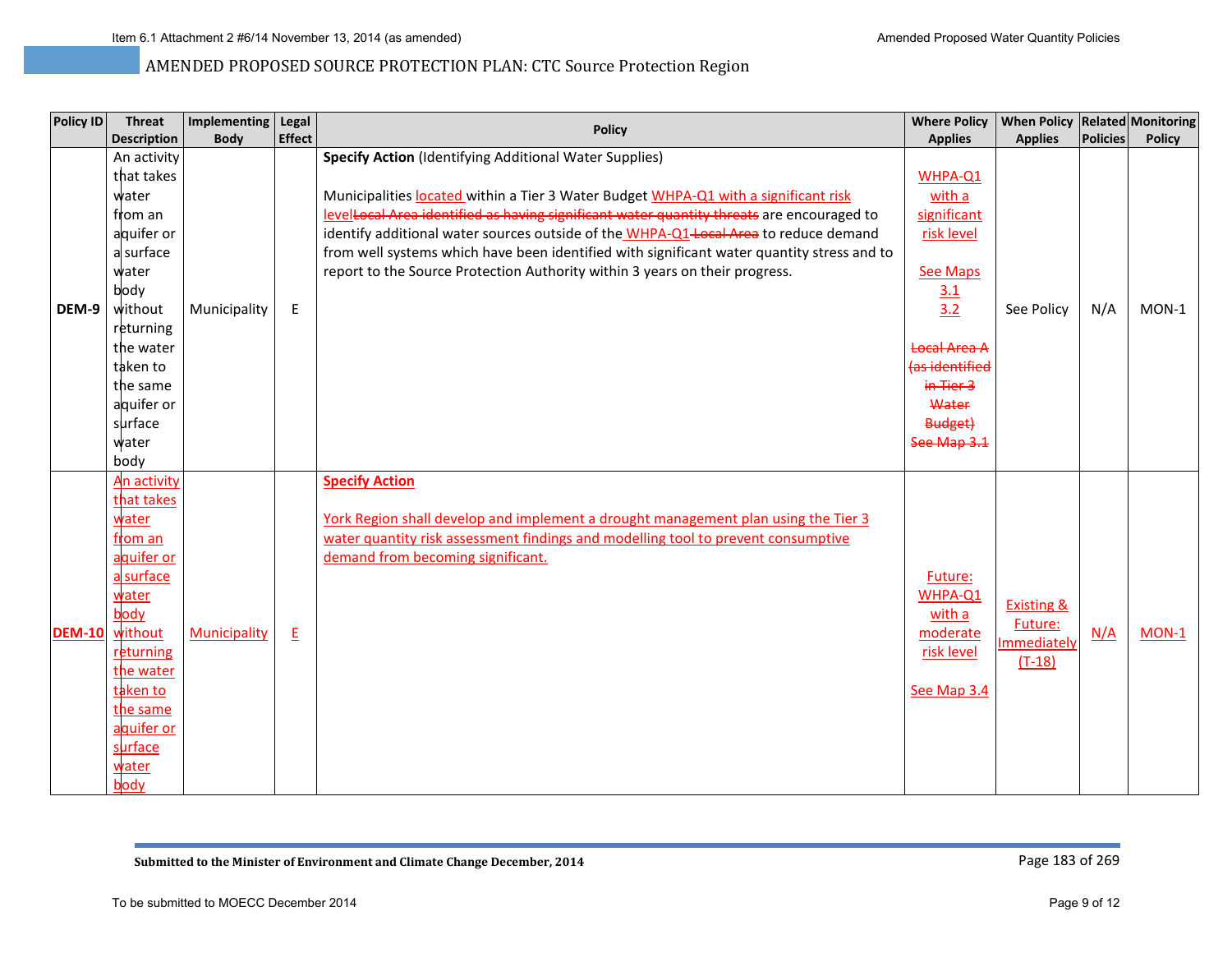| <b>Policy ID</b>             | <b>Threat</b>                                                | Implementing Legal                |               | <b>Policy</b>                                                                                                                                                                                                                                                                                                                                                                                                                                                                                                                                                                                                                                                                                                                                                                                                                                                                                                                                                                                                                                                                                                                                                                                                                                                                                                                                                                                                                                                                                                                                                                                                                                                                                                                                                                                                                                                                                                                          | <b>Where Policy</b>                                                                                                                                                                                                                                                                                                                           | When Policy Related Monitoring                                                                                                                      |                 |               |
|------------------------------|--------------------------------------------------------------|-----------------------------------|---------------|----------------------------------------------------------------------------------------------------------------------------------------------------------------------------------------------------------------------------------------------------------------------------------------------------------------------------------------------------------------------------------------------------------------------------------------------------------------------------------------------------------------------------------------------------------------------------------------------------------------------------------------------------------------------------------------------------------------------------------------------------------------------------------------------------------------------------------------------------------------------------------------------------------------------------------------------------------------------------------------------------------------------------------------------------------------------------------------------------------------------------------------------------------------------------------------------------------------------------------------------------------------------------------------------------------------------------------------------------------------------------------------------------------------------------------------------------------------------------------------------------------------------------------------------------------------------------------------------------------------------------------------------------------------------------------------------------------------------------------------------------------------------------------------------------------------------------------------------------------------------------------------------------------------------------------------|-----------------------------------------------------------------------------------------------------------------------------------------------------------------------------------------------------------------------------------------------------------------------------------------------------------------------------------------------|-----------------------------------------------------------------------------------------------------------------------------------------------------|-----------------|---------------|
|                              | <b>Description</b>                                           | <b>Body</b>                       | <b>Effect</b> |                                                                                                                                                                                                                                                                                                                                                                                                                                                                                                                                                                                                                                                                                                                                                                                                                                                                                                                                                                                                                                                                                                                                                                                                                                                                                                                                                                                                                                                                                                                                                                                                                                                                                                                                                                                                                                                                                                                                        | <b>Applies</b>                                                                                                                                                                                                                                                                                                                                | <b>Applies</b>                                                                                                                                      | <b>Policies</b> | <b>Policy</b> |
| <b>REC-1</b><br>$ $ (Part 1) | An activity<br>thlat<br>reduces<br>recharge to<br>an aquifer | Planning<br>Approval<br>Authority | A             | Land Use Planning (Planning Policies for Protecting Groundwater Recharge)<br>For applications under the Planning Act Wwithin the Orangeville, Mono and Amaranth Tier 3<br>Water Budget WHPA-Q2Local Area identified as having significant water quantity threats,<br>the relevant Planning Approval Authority shall ensure recharge reduction ceases to be, or<br>does not become a significant drinking water threat by:<br>1) Requiring new development for lands zoned Low Density Residential (excluding<br>subdivisions) or zoned Agricultural to implement best management practices such as Low<br>Impact Development (LID) with the goal to maintain predevelopment recharge. Only<br>permitting new development and site alteration that has the potential to reduce recharge to<br>an aquifer under the following conditions:<br>the development or site alteration is minor in nature per the following:<br>la)<br><del>if development and/or site alteration occurs on lands outside of the Settlement Area.</del><br>that the activity will increase lot imperviousness to no greater than total of 10%; or<br>ii) if development and/or site alteration occurs on lands within Settlement Area by<br>requiring implementation of Best Management Practices such as Low Impact<br>Development (LID) to maintain post development recharge.<br>In the case of development/site alteration that is not minor, it can be demonstrated<br>through submission of a satisfactory hydrogeological study that recharge functions will be<br>maintained and current PTTW allocations can be sustained, and the ecological and<br>hydrological integrity of key hydrologic features, functions and aquatic systems will be<br>maintained. The assessment of Hydrogeological impacts should consider the use of the<br>Orangeville, Mono and Amaranth Tier 3 Water budget Model where appropriate.<br>(REC-1 Parts 2-4 on next page) | Future:<br>WHPA-Q2<br>with a<br>significant<br>risk level<br><b>See Maps</b><br>3.1<br>3.2<br>Future:<br>WHPA-Q2<br>with a<br>moderate risk and ZBLs for<br>level<br>See Maps<br>$\frac{3.3}{3.4}$<br>Local Area A<br><del>(as identified</del><br>$in$ Tier 3<br>Water Budget<br>for<br>Orangeville,<br>Amaranth<br>and Mono)<br>See Map 3.1 | Future:<br>Immediately<br>$(T-9)$<br>Amend OPs<br>conformity<br>within<br>5 years and<br><b>ZBLs within</b><br>3 years of<br>OP approval<br>$(T-8)$ | N/A             | $MON-1$       |